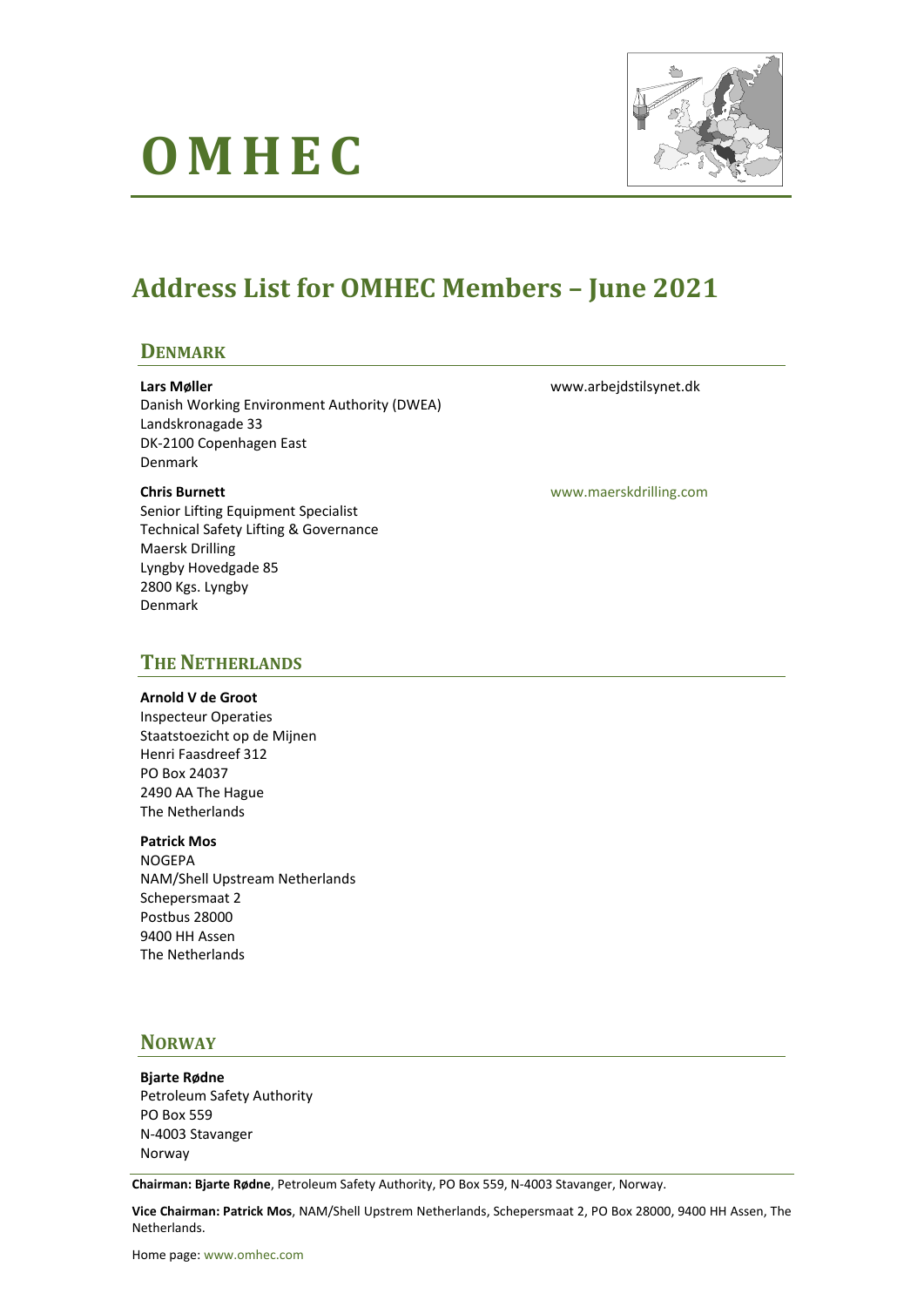# **O M H E C**



#### **Sigmund Andreassen**

Petroleum Safety Authority PO Box 559 N-4003 Stavanger Norway

#### **Kåre Tommy Vik Talberg**

Norwegian Society of Lifting Technology National Oilwell Varco Grandfjæra 24 N-6415 Molde Norway

[www.nov.com](http://www.nov.com/)

#### **Kjell Gjerdrum**

Transocean NUF Maskinveien 26 4033 Stavanger Norway

#### **Glenn Ervik**

Red Rock Marine Buråsen 30 4636 Kristiansand Norway

## **UNITED KINGDOM**

#### **Colin Martin**

Health and Safety Executive (Energy Division) Aberdeen International Business Park (AIBP), Building 2 Level 1, Dyce Drive, Dyce, Aberdeen, AB21 0BR Scotland

#### **Jarrod King**

Health and Safety Executive (Energy Division) Aberdeen International Business Park (AIBP), Building 2 Level 1, Dyce Drive, Dyce, Aberdeen, AB21 0BR **Scotland** 

**Chairman: Bjarte Rødne**, Petroleum Safety Authority, PO Box 559, N-4003 Stavanger, Norway.

**Vice Chairman: Patrick Mos**, NAM/Shell Upstrem Netherlands, Schepersmaat 2, PO Box 28000, 9400 HH Assen, The Netherlands.